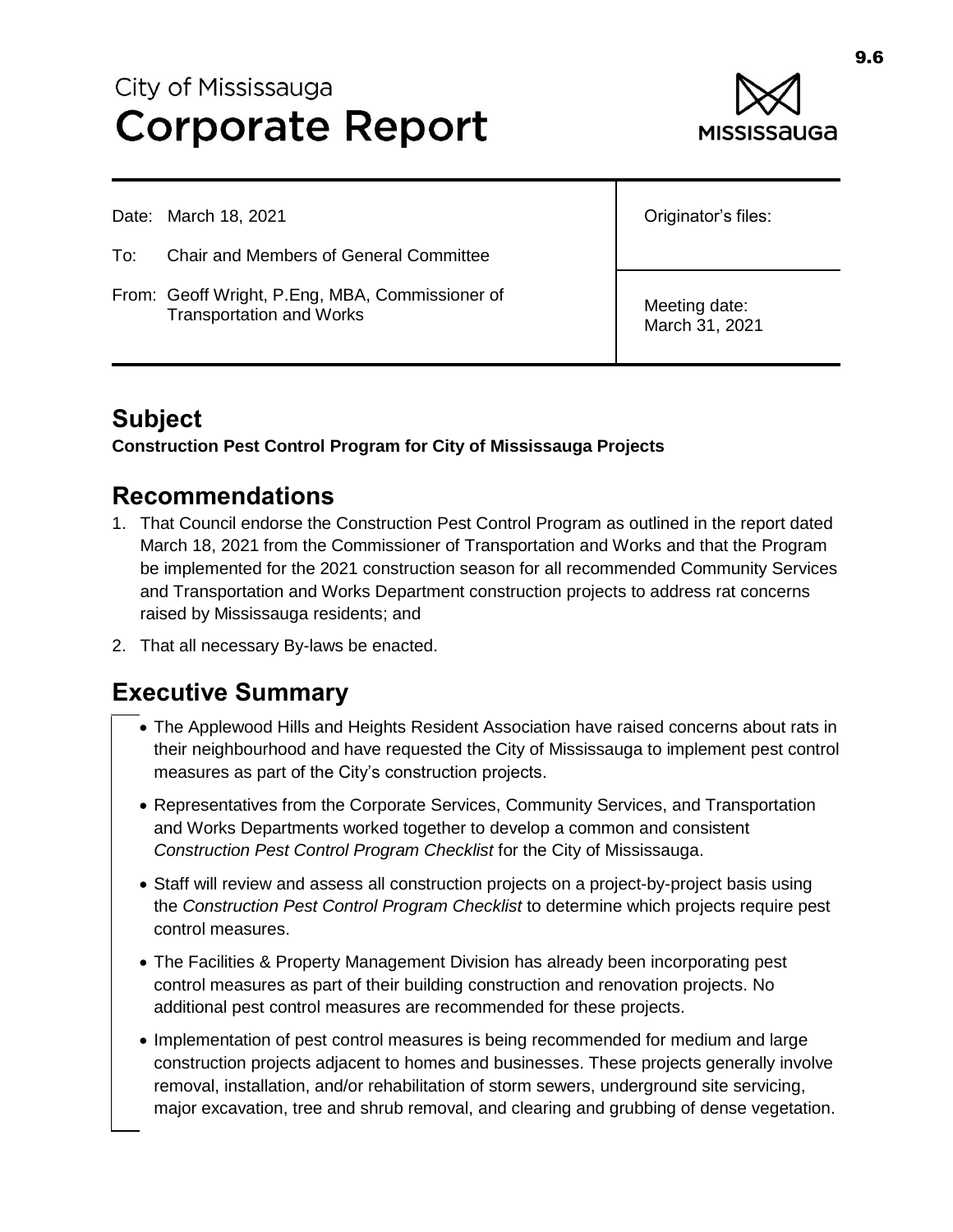- Pest control measures are not recommended for:
	- $\circ$  small projects generally involving re-development of surface amenities and footing structures such as playground structures, shade structures, concrete pads, pathways/walkways, and tennis courts;
	- $\circ$  projects located within the road allowance that do not include new underground construction. These projects include hard surface construction only, such as asphalt resurfacing, road repairs, concrete sidewalk, curb installation/repairs, multi-use trail installation/repairs, intersection improvements, and bridge rehabilitation/repairs.
- Implementation of pest control measures beyond construction timelines is not recommended as the impact of bait stations over extended periods of time will have a direct impact on other natural wildlife and on pets. Baiting three to four weeks before commencement of construction activities is recommended.

# **Background**

In response to concerns raised by the Applewood Hills and Heights Resident Association regarding rats being a significant problem in their area, the Region of Peel conducted an initial study to develop a framework for a residential rodent control rebate program. The Region's initial findings are outlined in the Region of Peel Report from the Interim Commissioner of Public Works and the Acting Commissioner of Health Services dated October 8, 2020, and entitled Pest Control Subsidy Framework and Study. Since then the Region has implemented Phase 1 of their Residential Rat Control Subsidy Pilot Program, with Phase 2 starting shortly.

As part of the Region's Integrated Pest Management approach, which started in June 2020, the Region retained pest control vendors to install outdoor bait traps for construction projects within Wards 1, 3, 9, and 11. Additionally, the Region of Peel has started to implement pest control measures for all of their water and wastewater construction projects.

In response to the Region of Peel's actions taken regarding pest abatement on Regional capital construction projects, City of Mississauga staff have undertaken a review and have developed a proposed Construction Pest Control Program to address the concerns raised by Mississauga residents about rat sightings that may be exacerbated by construction activities in the area.

### **Comments**

In an effort to develop a common and consistent Pest Control Program for City of Mississauga construction projects, a team of staff comprised of representatives from the Facilities & Property Management, Parks, Forestry & Environment, Infrastructure Planning & Engineering Services, Traffic Management & Municipal Parking and Works Operations & Maintenance Divisions was established.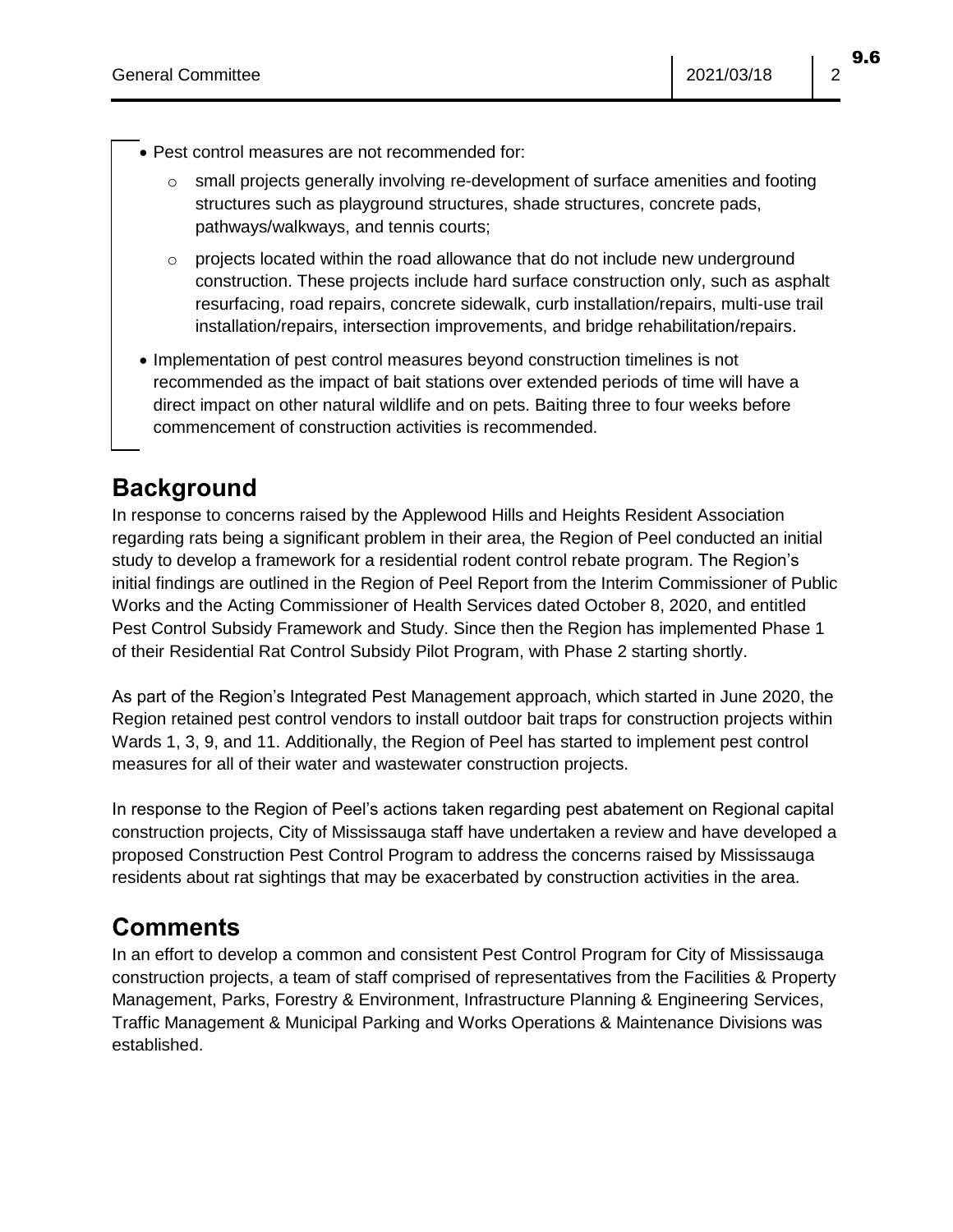The team developed a *Construction Pest Control Program Checklist* to serve as a guideline to City staff to determine for which projects pest control measures are warranted. Staff will review and assess all construction projects on a project-by-project basis using the following *Construction Pest Control Program Checklist* to determine which projects require pest control measures.

### **Construction Pest Control Checklist**

### **Projects Recommended for Implementation of Pest Control Measures**

Implementation of pest control measures are recommended for medium and large construction projects. Projects that fall under these criteria include:

- Installation/Rehabilitation of storm sewers and underground services
- Demolition of stormwater infrastructure (including storm sewer headwalls and pipes, shoreline/creek erosion infrastructure i.e. gabion baskets, retaining walls, boardwalks)
- Dredging of stormwater management ponds and water ways next to storm sewer infrastructure and potential food sources in urban settings
- Tree and shrub removal (woodlots, open spaces) where removal may promote displacement of pests to adjacent residential and business areas
- Topsoil stripping and grading on City properties (excluding boulevard) where removal may promote displacement to adjacent residential and business areas
- Excavation and removal of earth material where removal may promote displacement to adjacent residential and business areas

### **List of Construction Projects by Division**

### **Infrastructure Planning and Engineering Services Division:**

- Construction and/or Rehabilitation of Storm Sewers
- **Creek Erosion Control Projects**
- Construction of Stormwater Management Facilities
- Dredging and Cleaning of Stormwater Management Ponds

#### **Traffic Management and Municipal Parking Division:**

- Municipal Parking Lots– construction of new or reconstruction of existing parking lots/multi-level parking structures.

#### **Works Operations & Maintenance Division:**

- Medium to large scale creek erosion control projects including embankment restoration, in the vicinity of homes and businesses.
- Medium to large scale rehabilitation of stormwater management ponds, in the vicinity of homes and businesses.
- Construction and/or Rehabilitation of Storm Sewers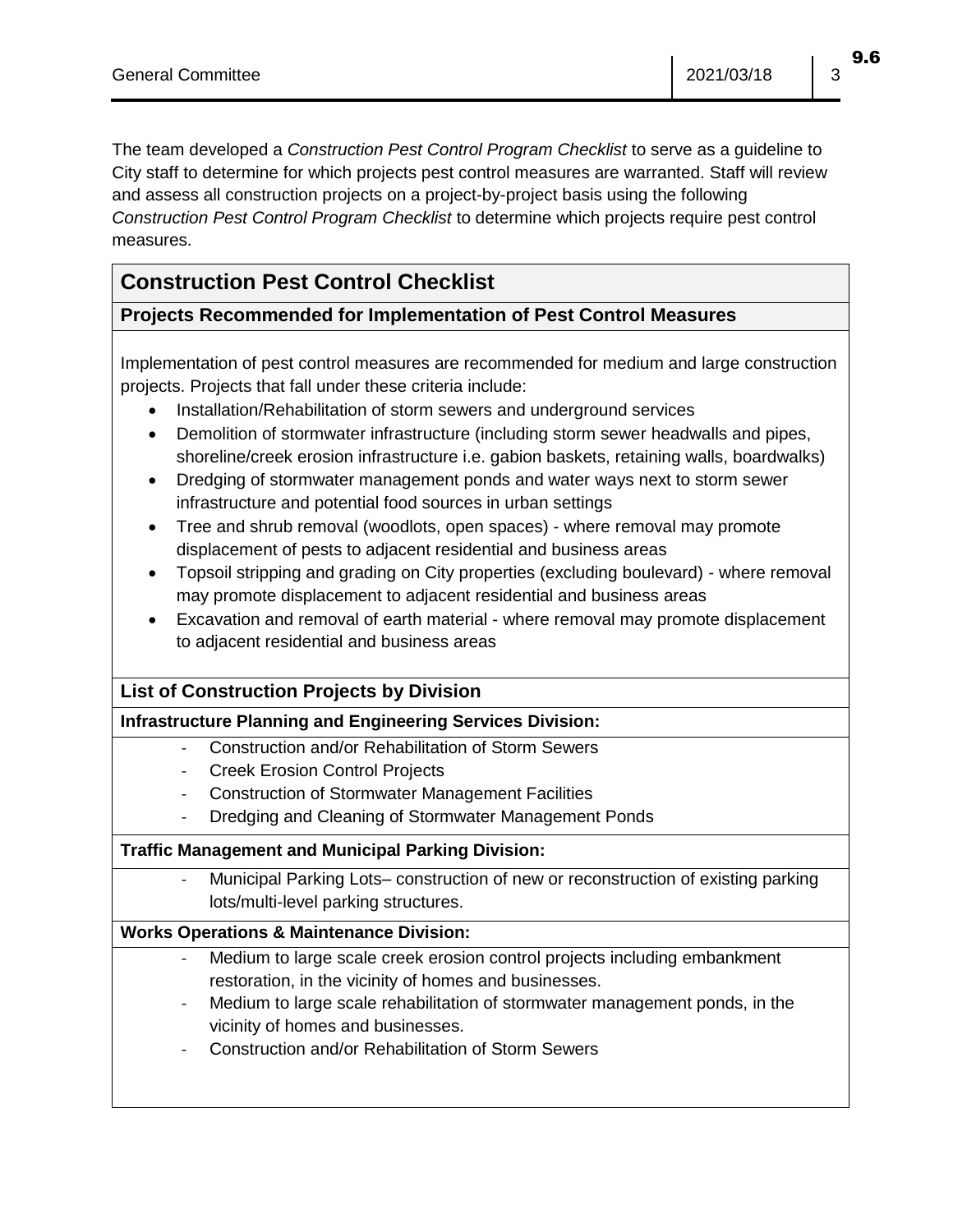#### **Parks, Forestry and Environment Division:**

- New park development
	- Redevelopment of existing parks and amenities

#### **Facilities & Property Management Division:**

- Pest control measures have already been incorporated into the Division's building renovation and construction projects
- No further pest control measures are required for building construction projects managed by Facilities & Property Management Division.

#### **Projects Not Recommended for Implementation of Pest Control Measures**

Construction projects not recommended for implementation of pest control measures include small projects generally involving re-development of surface amenities and footing structures such as playground structures, shade structures, concrete pads, pathways/walkways, and tennis courts as well as projects located within the road allowance that do not include new underground construction.

#### **List of Construction Projects by Division**

#### **Infrastructure Planning and Engineering Services Division:**

- Road Resurfacing (Residential and Industrial)
- Sidewalk and Multi-Use Trail construction
- **Bridge Rehabilitation**
- Intersection Improvements
- Other similar types of projects

#### **Traffic Management and Municipal Parking Division:**

- Traffic Operations installation of regulatory and warning signs
- Road Safety speed humps, PXOs, speed awareness
- Traffic Signals construction of new or rebuild of existing traffic control signals, maintenance of existing traffic control signals

#### **Works Operations & Maintenance Division:**

- Sidewalk and curb repairs and construction, including sidewalk jacking.
- Roadway repairs including patching, resurfacing, and associated restoration of boulevards
- Multi-Use Trail repairs
- **Bridge Rehabilitation**
- Service contracts such as catch basin cleaning, sewer flushing, street sweeping and waste bin collection

#### **Parks, Forestry and Environment Division:**

Smaller projects for re/development of surface amenities and footing structures will not affect rat habitats (i.e., playground structures, shade structures, concrete pads, pathways/walkways, parking lots, tennis courts).

9.6